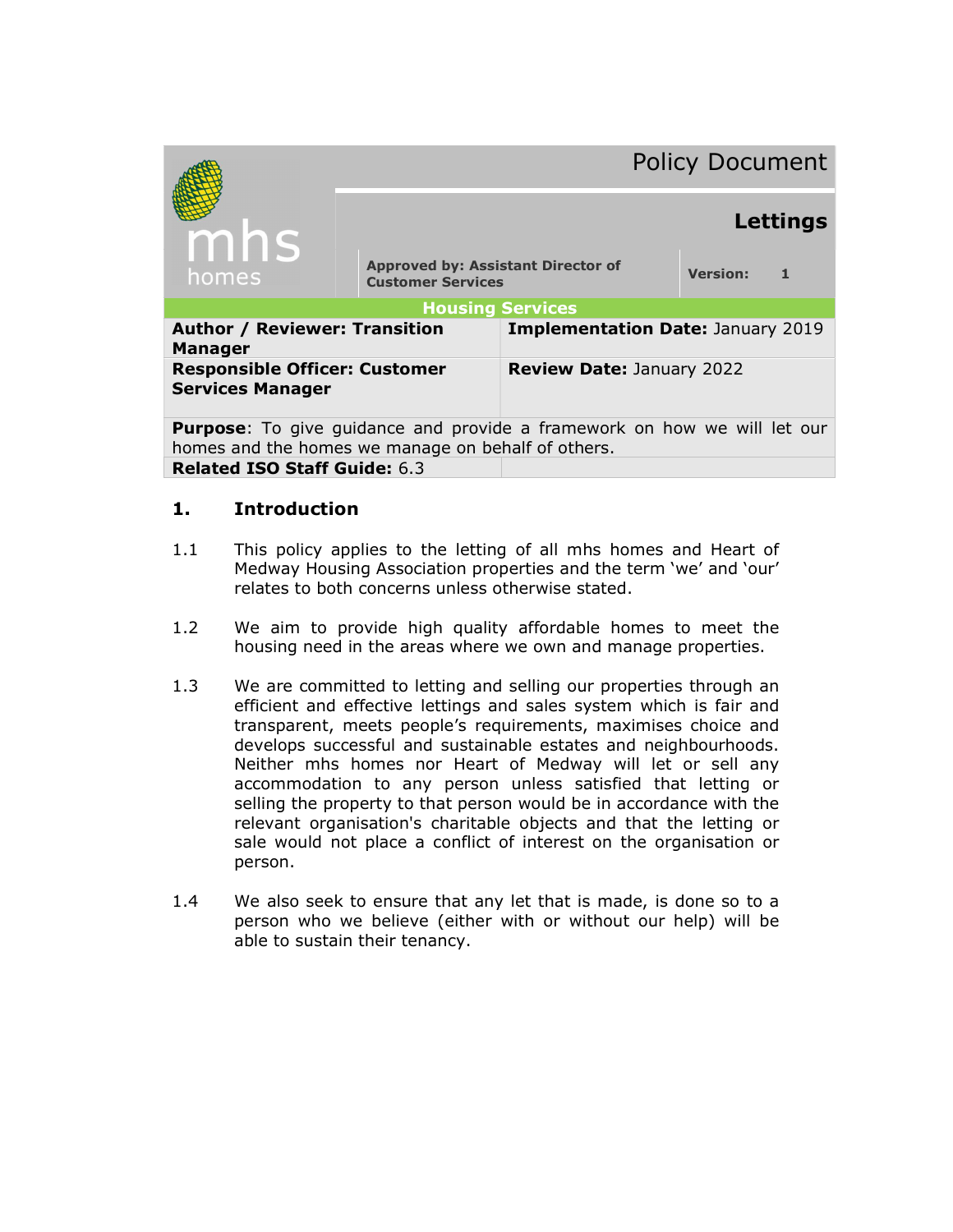## 2 Objectives

2.1 This policy is supported by the annual lettings plan which provides more information about the properties we own and the numbers that are expected to be available for rent.

The key objectives of this policy are to;

- work closely with the relevant Local Authority assisting them to discharge their obligations
- let our properties to people in line with published eligibility criteria
- make the best use of our homes
- develop and maintain sustainable communities
- minimise void turn around times and rent loss
- provide a customer focused service that is fair and transparent
- ensure that any new tenancies granted are sustainable

#### 3 Our approach to letting empty Properties

- 3.1 We do not hold a direct housing register but work in partnership with Local Authorities through their Choice Based Lettings Scheme known as Kent Home Choice.
- 3.2 Our nominations agreement with Medway Council stipulates we shall provide them with 50% of void properties. New build stock is let at 100% for first lets. We have an aspiration to let new build properties to our existing customers and this will be addressed through Local Lettings Plans (LLPs)We will implement similar agreements with other Local Authorities as appropriate.
- 3.3 In practice, the figures above for void properties are far higher as we no longer maintain an internal transfer list.
- 3.4 Clarion Housing stock is re-let in line with the individual nominations agreement in place with the local authority.
- 3.5 Lettings will be considered for those with the highest priority who have bid on the property through Kent Home Choice. Priority is through a banding system which is determined by each Local Authority.
- 3.6 If approached direct by the Local Authority, we will on occasion allocate properties on a direct nomination basis, in exceptional circumstances such as fleeing domestic violence or at risk of homelessness / in temporary accommodation.
- 3.7 In addition, a small number of properties will not be provided to Kent Home Choice in order to allow direct nominations. These will be to organisations that help certain vulnerable client groups such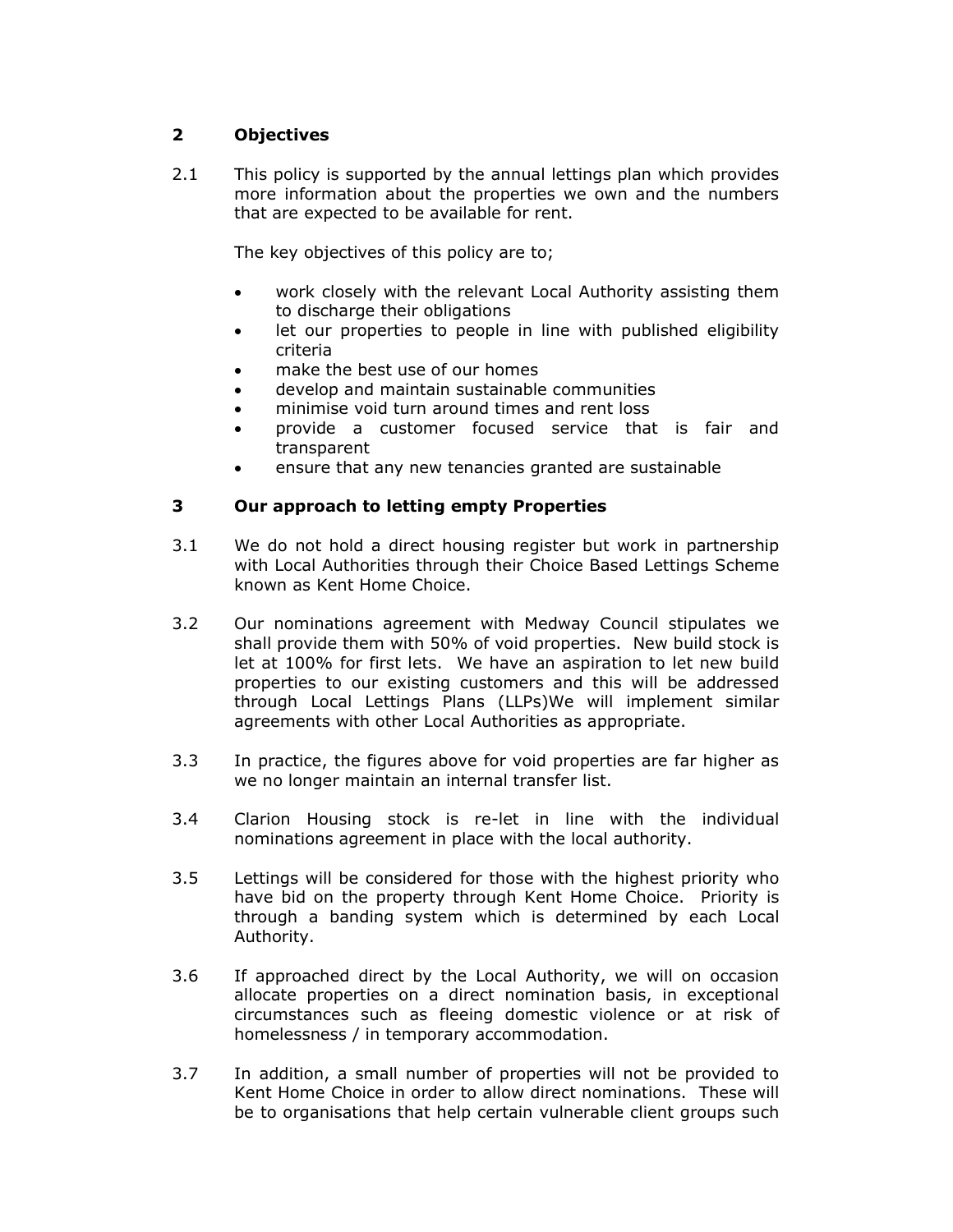as those that have clients who require support for drug and alcohol addiction, or fleeing and receiving assistance with domestic violence, or any other exceptional reasons. In addition we reserve the right to let properties to existing tenants and to consider requests for direct housing lettings from any other third parties such as the police. Any such exceptions will be documented and agreed by the Assistant Director of Customer Services. The following will be taken into account:

- The circumstances are exceptional and / or urgent.
- That the proposed management transfer if not agreed would have a significant detrimental effect on the well being of the applicant(s).
- Whether alternative options are available such as re-housing in temporary accommodation until suitable permanent accommodation is available
- The allocation offers the best practical solution.
- 3.8 Where a direct letting is made we will make one reasonable and appropriate offer of accommodation suitable for the applicant's needs dependant on property type and size. If the offer is refused the applicant will be entitled to register with Kent Homechoice for a transfer but only within their current banding criteria. Exceptions to the one offer rule will be made in accordance with our Decant Policy, where decant occurs due to redevelopment.
- 3.9 If we have not successfully managed to secure a new applicant using Kent Homechoice after 2 rounds of advising we will look at other ways to fill the property, either through Rightmove or offering to the neighbouring local authority for direct nominations.

#### 4 Eligibility criteria for new tenants

- 4.1 We want to ensure that our tenants are able to afford the new rent and other charges and that they will be able to sustain their tenancy. In order to test this we will carry out a number of checks prior to any letting taking place. We will do one or more of the following:
	- Carry out a credit reference check and complete an affordability assessment to establish whether the rent can be afforded and if there are outstanding debts elsewhere
	- Carry out reference checks with other housing providers
	- Establish if there are any reason or the application not to be progressed based on the exclusions listed in 5 below

We reserve the right to not offer a tenancy, and we will explain our reasons for doing so, if this is the case.

4.2 The rent that is proposed for a newly let property will be set following reference to the Rents policy.

#### 5. Exclusions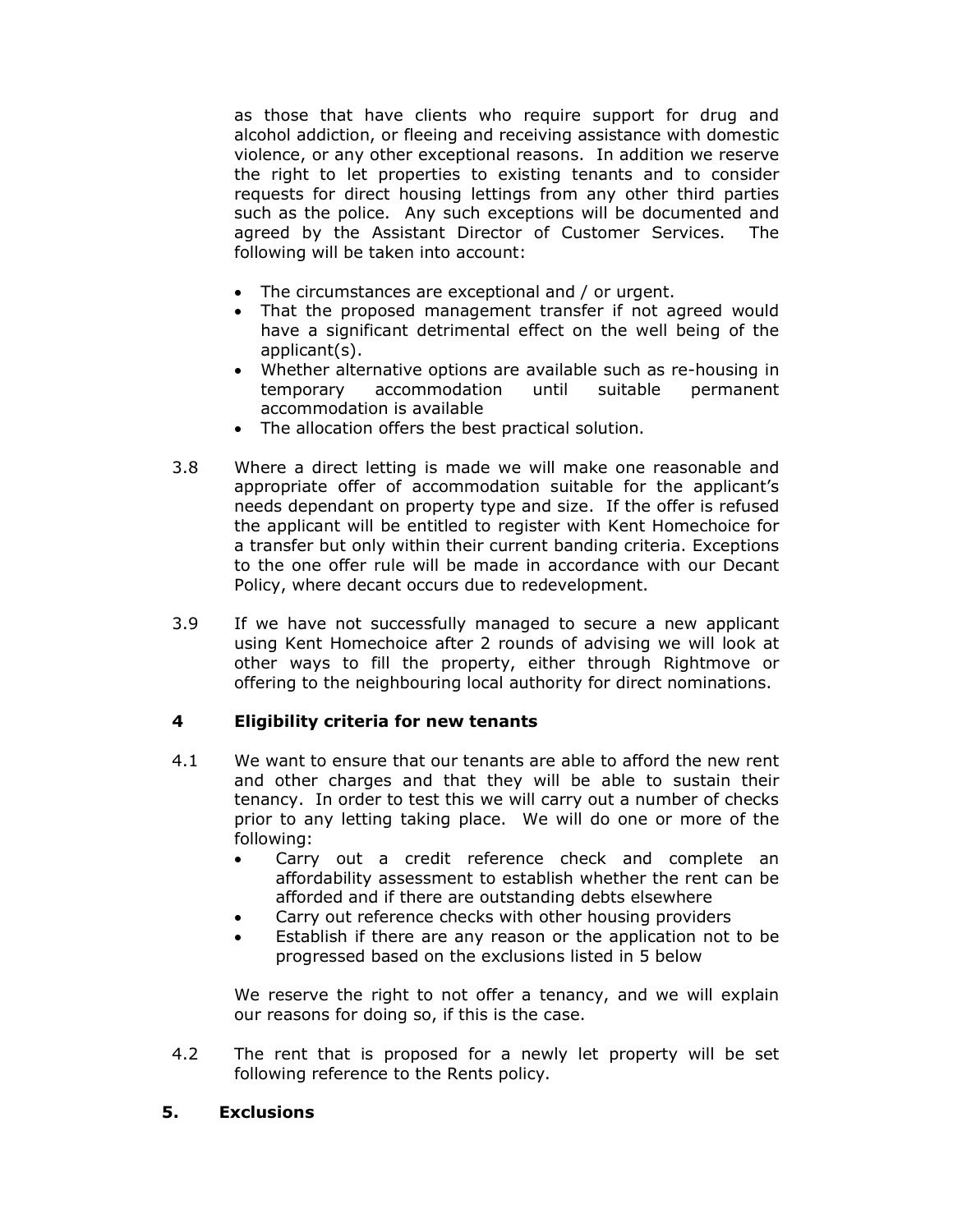- 5.1 As part of our commitment to develop successful and sustainable estates and neighbourhoods, we will not normally offer a tenancy to an applicant (which could be an individual or family) if one or more of the following applies:
	- Has outstanding debts owed to mhs homes or Heart of Medway, or another Housing Association or previous landlord, unless arrangements for the repayment of the debt are being honoured. For this purpose, a repayment arrangement will only be considered if the debt is under £500, that a repayment arrangements has been honoured for over 6 months and it can be demonstrated that repayment of the debt and the rent is affordable
	- It is demonstrated that their level of income is insufficient to pay the rent, alongside any other commitments. Their credit history and debts owed to others will be taken into account when coming to a view on the affordability or sustainability of the tenancy. We will consider if we can offer support to the prospective tenant before coming to a conclusion.
	- Has a history of Anti Social Behaviour, including Domestic Violence, Harassment or Hate Crime, which has led to, or would have led to, a Notice of Seeking Possession, or action being taken through the police and / or courts
	- Has support needs but the support has been refused by the applicant or the level of support required is currently not available.
	- Has support needs but has failed to provide a current Risk Assessment, where required
	- If an applicant owns or has a legal interest in a property or tenancy elsewhere.
	- Has provided false or misleading information on their application which otherwise would have prevented a tenancy being granted
	- Does not have valid immigration status or recourse to public funds.
	- In line with partnership working we may not enforce some of the above to allow housing a homeless person.
- 5.2 All prospective new tenants will be interviewed and the affordability of the rent will be checked prior to any offer being made to them. A new tenant will be expected to participate in a customer induction and pay a minimum of 2 weeks rent in advance, unless otherwise stated in the tenancy agreement. Any variation to this will need to be agreed by the Assistant Director of Customer Services
- 5.3 We will consider all cases on their individual circumstances to ensure that unfair discrimination does not occur. The decision to exclude an applicant will be proposed by the Lettings Manager and agreed and recorded by the Assistant Director of Customer Services, subject to evidence being provided.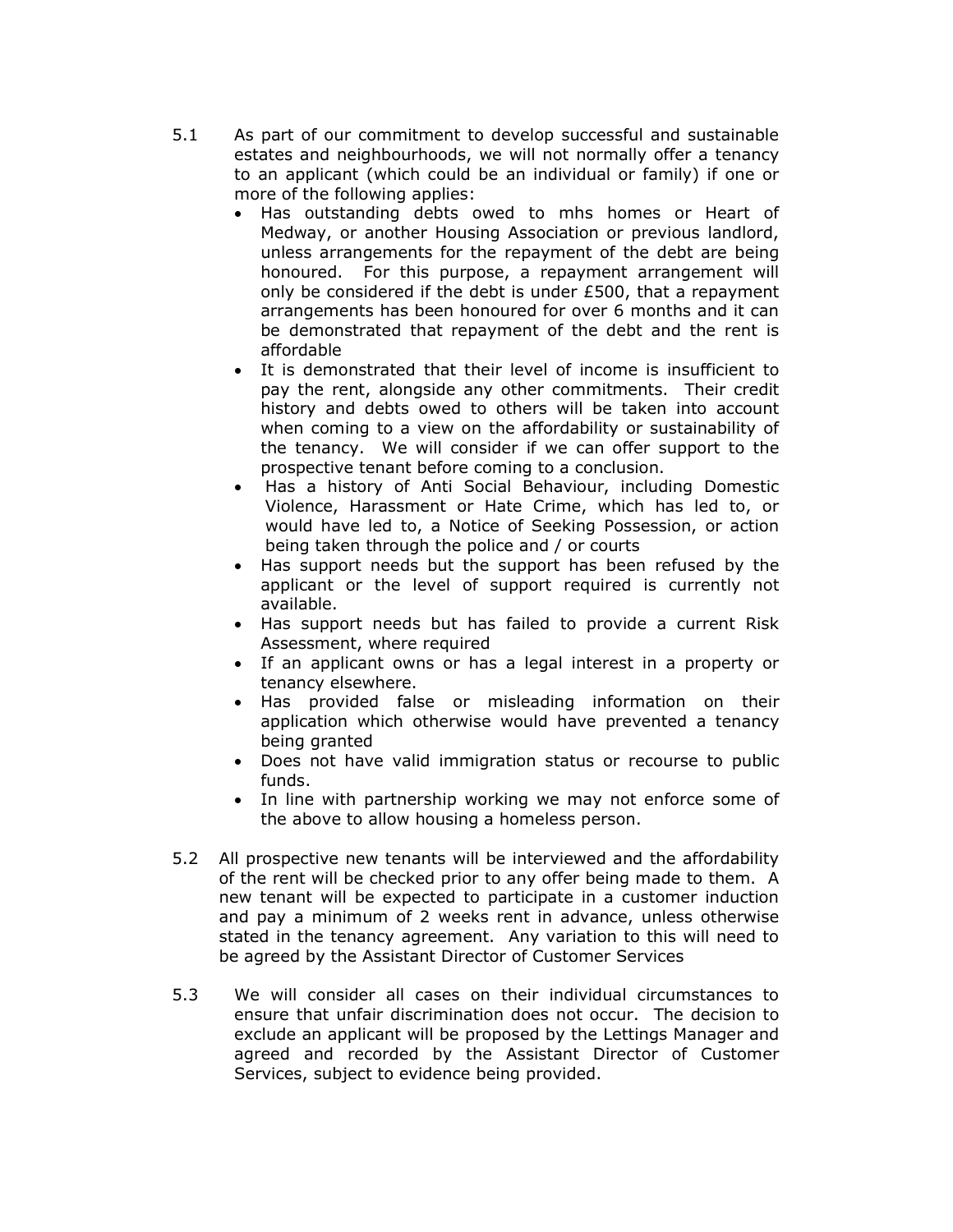### 6. Housing for Older Persons and Supported Housing

- 6.1 We currently manage homes in purpose built schemes for older people (Sheltered accommodation). The age limit to be eligible for this type of housing is 60.
- 6.2 These age limits will be reviewed from time to time and could change.
- 6.3 A needs and risk assessment is conducted to determine a customer's housing, medical and support needs as well as personal and practical care needs, sensory impairments, nutrition and health. If the customer requires a greater level of support than can be provided, the Supported Living Advisor will write to the customer informing them that we will not be offering a tenancy and signposting to other support agencies. Any appeal is dealt with by the Supported Living Manager, and approved by the Assistant Director of Customer Services.
- 6.4 We will generally reserve bungalows for older persons or those who have accessibility issues and are most in need for such accommodation.

## 7. Transfers

- 7.1 If an existing tenant of ours wishes to apply for another property, applicants will need to apply to the housing register with the Local Authority. The Local Authority will ask mhs homes to verify applicant & occupant details and provide approval to proceed with their application. An alternative route to a transfer could be a mutual exchange (see separate policy)
- 7.2 To be approved for a transfer, tenants must comply with all of the following, as set out in the conditions of Kent Home Choice;
	- Have lived in their present property for at least 12 months and hold an assured or protected tenancy agreement.
	- Have a clear rent account and no other outstanding debt to mhs homes or Heart of Medway, for example: rechargeable works, court costs etc.
	- Their property including garden if applicable, meets the standard identified in the Moving Home Standard
	- Have no breach of tenancy that has resulted in a NOSP / legal action over the last 12 months. Discretion can be applied dependant on the severity of the need to move and the length of time since the breach occurred.
- 7.3 Any applicant that meets the above criteria will be awarded transfer status with the Local Authority. This will enable them the opportunity to bid for properties allocated purely advertised for transfer. They will be able to bid for transfer properties with mhs homes or other social housing providers. For mhs / HoM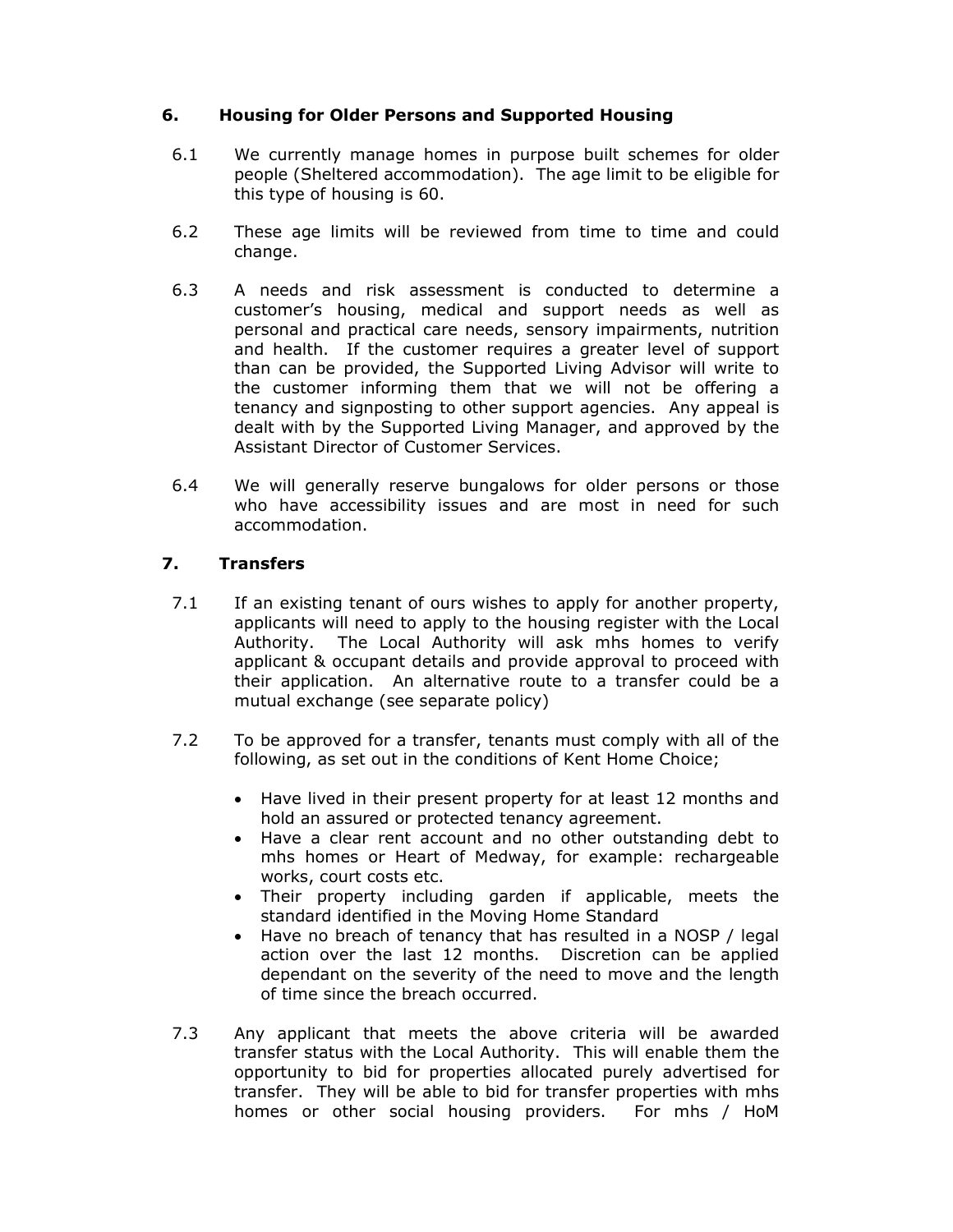properties, unless it is agreed that the new tenancy can overlap with the existing tenancy, the tenancies with end and start on the same date, which can be any day agreed with the tenant.

### 8. Sex Offenders and Dangerous Offenders

8.1 Any letting of accommodation to a known sex / dangerous offender will not be made, unless the Police in consultation with Social Services and the Probation Service have carried out a risk assessment of the offender.

## 9. Lord Kitchener Alms House Trust

9.1 Lord Kitchener Arms House Trust properties managed by mhs homes are re-let via Rightmove and we will advertise the property there, with priority given to current or former servicemen and their families. The property will be offered to the applicant with the greatest housing need and will be identified with a local connection in line with the Local Authority housing criteria. The trust also offers a licence to occupy rather than a tenancy. Rent will be charged at the rate of the previous occupant so that all properties have the same rent in line with the agreement put in place when mhs homes became corporate trustees.

### 10. Local Housing Allowance

10.1 Properties built or acquired by mhs homes since 1990 are treated as private landlord stock under existing Department of Working and Pensions guidance. This restricts the ability of under 35's to claim housing benefit and it is paid as if the person was sharing a room (and paid at that rate) even if the person is living in the property on their own. As such we will not to allocate properties to under 35's who would be unable to pay the full cost of their accommodation. This will be reviewed if legislation changes.

#### 11. Private Rent

11.1 There is a separate policy statement that sets out how Private Rent properties will be let, and is not discussed further in this policy.

#### 12. Mutual Exchange

12.1 There is a separate policy statement that sets out how Mutual Exchange will be dealt with and is not discussed further in this policy.

# 13. Garage Rentals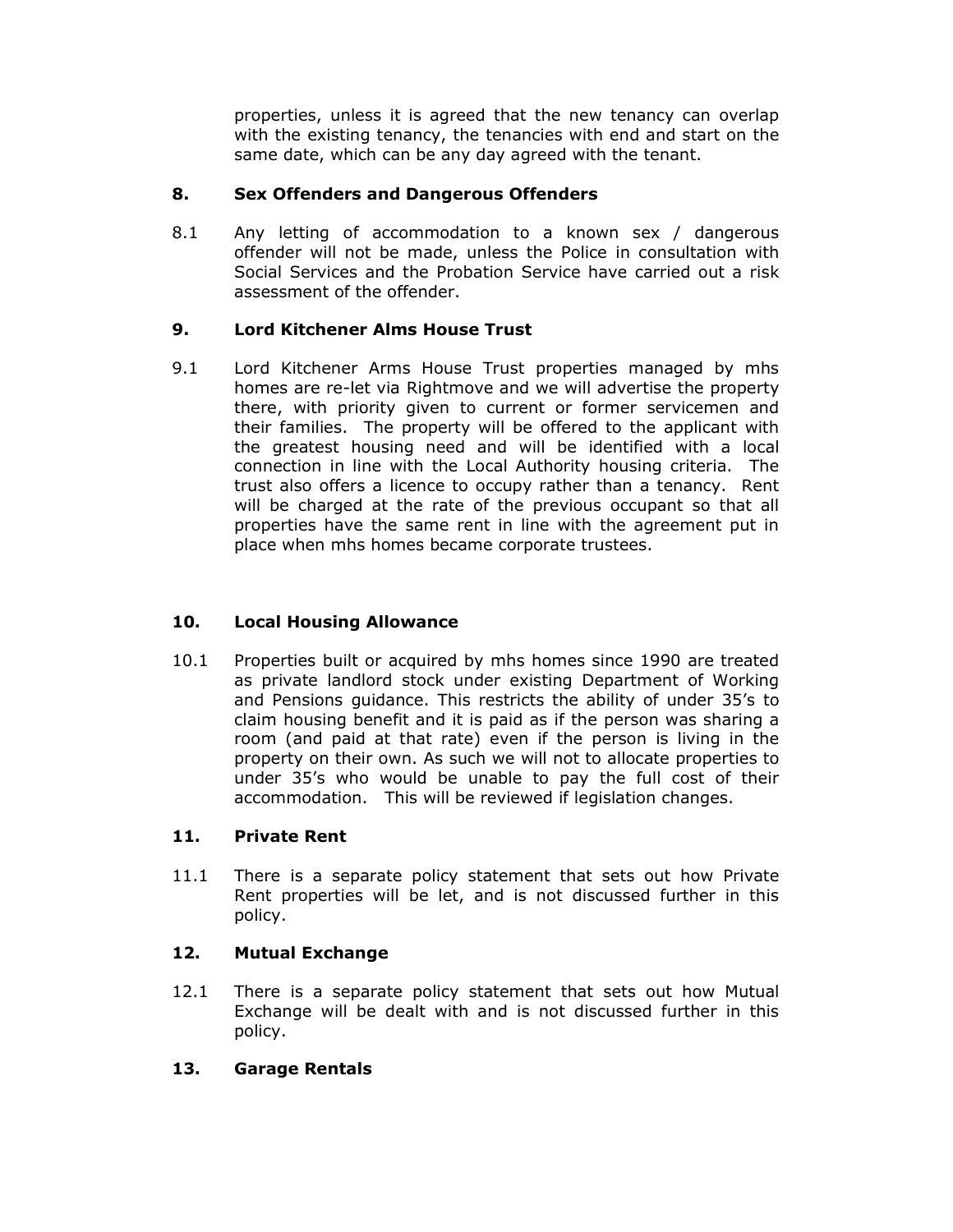13.1 There is a separate policy statement that sets out how garage rentals will be dealt with and is not discussed further in this policy.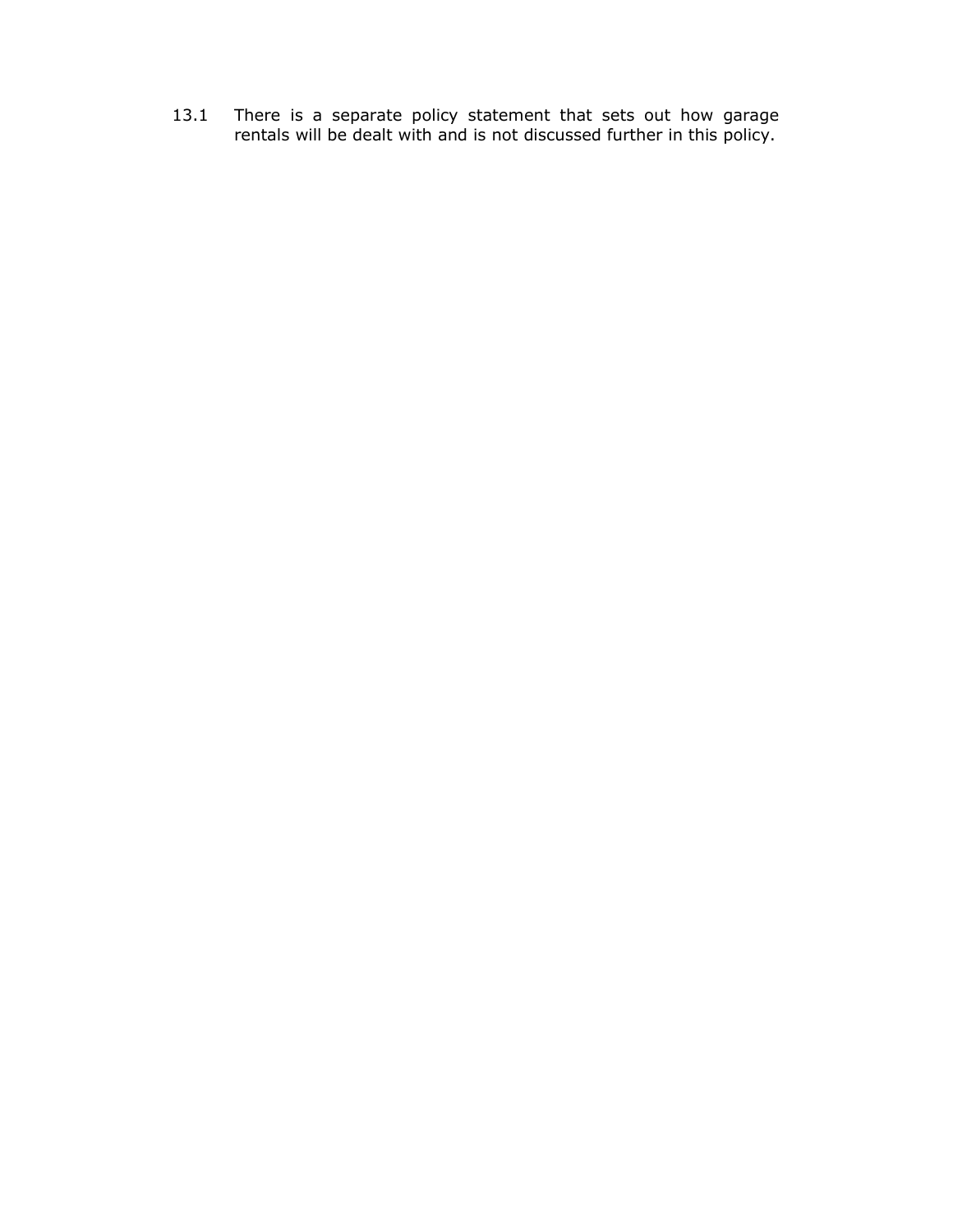#### 14. Housing mhs staff, board members or people they are closely connected to

14.1 There is a separate policy on how to deal with any applications, nominations or referrals for housing received concerning a member of staff, a board member or person with whom they are closely connected (this includes family members, such as spouse or partner and close relatives, as well as close friends):

### 15. Temporary Staff Lettings

15.1 Temporary staff lettings are not permitted.

# 16. Tenancy Agreements

| mhs homes                      | <b>Trial Tenancy</b>                                                      | mhs<br>New Customers<br>to<br>homes                                                                                             |
|--------------------------------|---------------------------------------------------------------------------|---------------------------------------------------------------------------------------------------------------------------------|
|                                | <b>Assured Tenancy</b>                                                    | Existing mhs homes<br>customer                                                                                                  |
|                                | Protected<br>Tenancy                                                      | To those living with mhs<br>homes on a protected<br>tenancy who are remaining<br>in the same size property or<br>downsizing.    |
| Supported Living               | <b>Trial Tenancy</b>                                                      | mhs<br>New Customers to<br>homes                                                                                                |
|                                | Assured Tenancy                                                           | Existing mhs customer                                                                                                           |
|                                | Protected<br>Tenancy                                                      | To those living with mhs<br>on a protected<br>homes<br>tenancy who are remaining<br>in the same size property or<br>downsizing. |
|                                |                                                                           |                                                                                                                                 |
| Heart<br>of<br>Medway<br>(HoM) | Starter                                                                   | New Customers to HoM                                                                                                            |
|                                | Assured                                                                   | Existing HoM customer                                                                                                           |
|                                |                                                                           |                                                                                                                                 |
| Lord Kitchener Alms<br>House   | Licence                                                                   | Offer to anybody living in<br>this accommodation.                                                                               |
| <b>Managed Properties</b>      | Clarion<br>(was<br>Sutton)<br>Affinity<br>Assured<br>Shorthold<br>Tenancy | Offer to anybody living in<br>this accommodation.                                                                               |
|                                |                                                                           |                                                                                                                                 |

16.1 Types of tenancy agreements that are offered;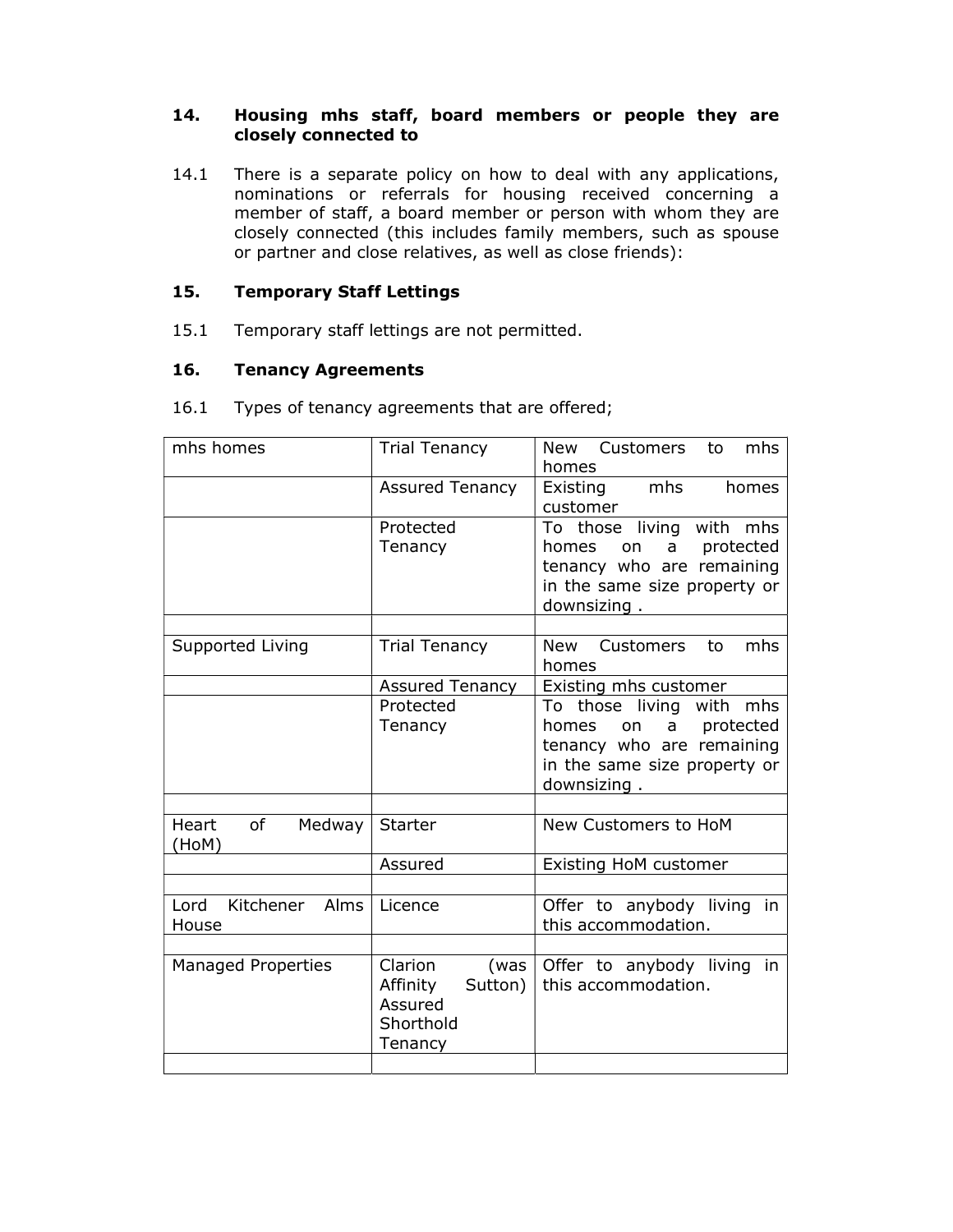16.2 Types of tenancy that customers are on, but are not offered. These are inherited tenancies when mhs homes purchased the buildings. These will reduce as properties re-let.

| Town and Country |  |
|------------------|--|
| Nottinghill      |  |
| Presentation     |  |
| High Weeld       |  |
|                  |  |

## 17. Property Sizes

17.1 We will offer a property within the following property size ranges:

| Property Size                     | Household Size                                                                                                                         |
|-----------------------------------|----------------------------------------------------------------------------------------------------------------------------------------|
| <b>Bedsit</b>                     | Single person                                                                                                                          |
| 1 bedroom                         | Single person or Couple                                                                                                                |
| 2 bedroom                         | 1 or 2 adults with 1 child or more than 6<br>months pregnant                                                                           |
|                                   | 1 or 2 adults with 2 children of the same<br>sex aged 18 or under                                                                      |
|                                   | 1 or 2 adults with children of opposite sex<br>aged 10 or under                                                                        |
| 3 bedroom                         | 1 or 2 adults with 2 children of the same<br>sex when 1 is over 18                                                                     |
|                                   | 1 or 2 adults with 2 children of opposite<br>sex when 1 is over 10                                                                     |
|                                   | 1 or 2 adults with 3 or 4 children if age<br>and sex meets the criteria (see below)                                                    |
| 4 bedroom                         | 1 or 2 adults with 3 or more children<br>depending on age and sex criteria (see<br>below)                                              |
| 5 bedroom                         | 1 or 2 adults with 4 or more children<br>depending on age and sex criteria (see<br>below)                                              |
| <b>Bryant Street Tower Blocks</b> | Families with children under 14 years up<br>to and including third floor level                                                         |
| Melville Court Tower Block        | Families will be able to occupy a property<br>on any floor level.                                                                      |
| <b>Bungalow</b>                   | Bungalows will be offered to applicants<br>55.<br>over<br>that are<br>In<br>areas<br>not<br>predominantly elderly they will be offered |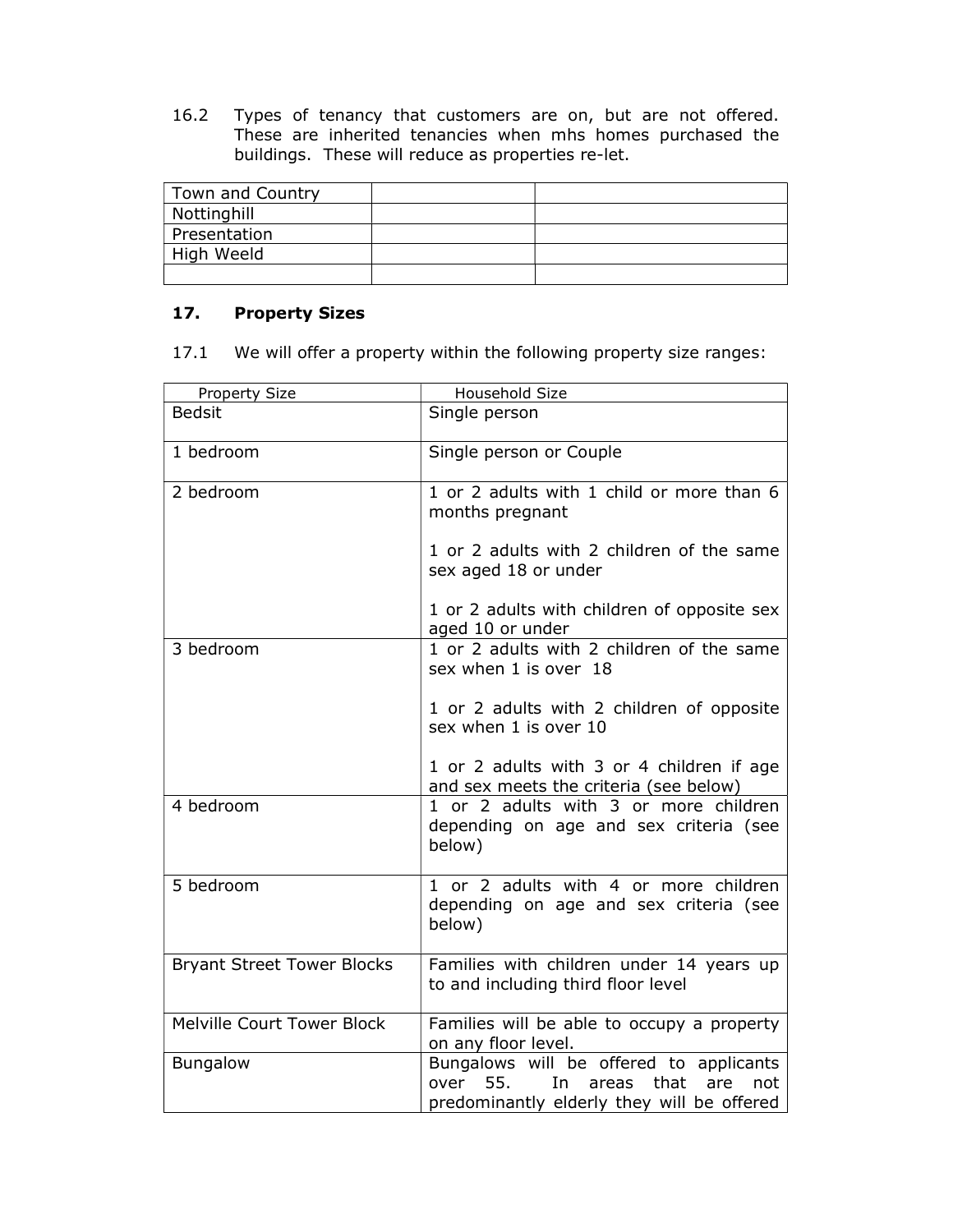| to applicants with a proven medical need |
|------------------------------------------|
| for this type of accommodations.         |

The table is based on the following principles;

- Adults sharing accommodation full time but not living as a couple should have separate bedrooms
- Children of the same sex can share a bedroom until the age of 18
- Children of the opposite sex may share a bedroom until the age of 10
- No more than 2 children can share a bedroom regardless of age or sex
- 17.2 When an applicant has joint custody of a child(ren) we will only consider the child(ren) of the household where the parent or guardian has the principal care and control. This is identified as the person claiming Child Benefit.
- 17.3 Where an individual or member of a family has a disability we will try to ensure that the property meets their needs. Where a property has specialist adaptations and is let to non-disabled applicant adaptations such as flush floor showers will not be removed.

#### 18. Foyer lettings

18.1 Letting of spaces at the two Foyers is done in conjunction with Medway Council supported services. All prospective tenants will be interviewed before any offer is made. There is a separate policy statement that sets out how Foyers will be let, and is not discussed further in this policy.

#### 19. Local Letting Plans

- 19.1 Local Lettings Plans will be drawn up as required. Any Local Lettings Plans, approved by the relevant Local Authority, for new developments will be on first lettings only and will override the Nomination Agreement. On any subsequent lettings the conditions of the Nominations Agreement will apply.
- 19.2 In addition to new developments we will from time to time develop Local Lettings Plans for existing neighbourhoods. These arrangements varying our usual allocations policy and will aim to address very specific local / estate problems such as anti-social behaviour, high tenancy turn over rates, high void rates.